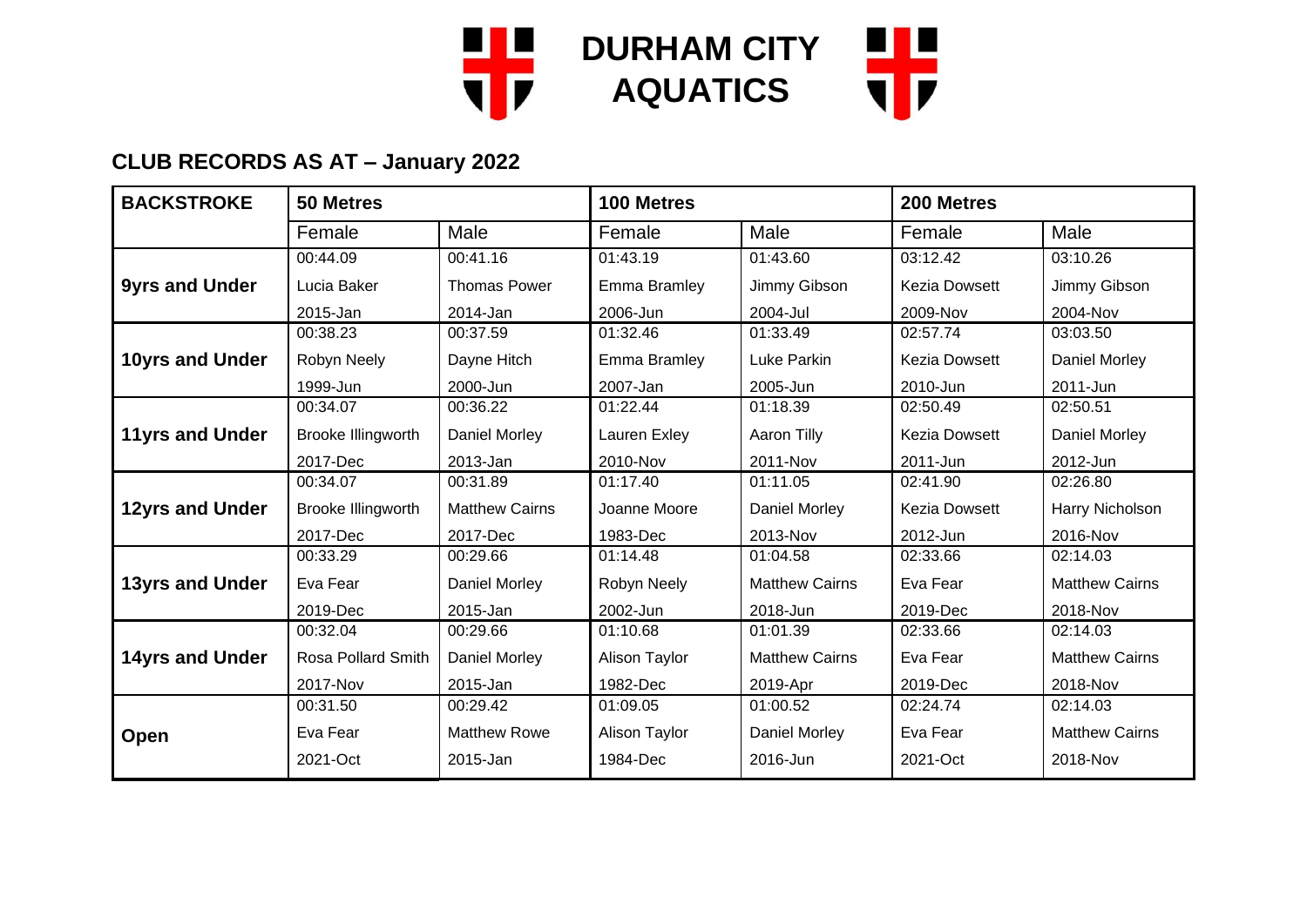

| <b>BREASTSTROKE</b>    | 50 Metres              |                       | 100 Metres         |                        | 200 Metres                  |                      |
|------------------------|------------------------|-----------------------|--------------------|------------------------|-----------------------------|----------------------|
|                        | Female                 | Male                  | Female             | Male                   | Female                      | Male                 |
| <b>9yrs and Under</b>  | 00:44.76Y<br>00:49.20S | 00:52.10              | 01:50.37           | 01:47.66               | 03:43.97<br>Rina Sebastiao- | 03:54.39             |
|                        | <b>Catherine Kirk</b>  | <b>Ben Dowsett</b>    | Anna MacLaurin     | <b>Matthew Rowe</b>    | Yatsuzuka                   | Adam Charlton        |
|                        | 2003-Nov               | 2014-Jan              | 2007-Nov           | 2007-Nov               | 2011-Nov                    | 2006-Jun             |
|                        | 00:42.55               | 00:42.78              | 01:38.07           | 01:43.42               | 03:18.13                    | 03:26.92             |
| 10yrs and Under        | Amy Wesencraft         | <b>Mark Rochester</b> | Brooke Illingworth | <b>Matthew Calvert</b> | <b>Kezia Dowsett</b>        | Aaron Tilly          |
|                        | 1998-Nov               | 1985-Dec              | 2016-Nov           | 2004-Nov               | 2010-Nov                    | 2010-Nov             |
|                        | 00:39.99               | 00:42.46              | 01:27.32           | 01:37.68               | 03:07.08                    | 03:10.88             |
| <b>11yrs and Under</b> | Brooke Illingworth     | Daniel Morley         | Brooke Illingworth | Aaron Tilly            | <b>Kezia Dowsett</b>        | Aaron Tilly          |
|                        | 2017-Dec               | 2013-Jan              | 2017-Nov           | 2011-Jun               | 2011-Nov                    | 2011-Nov             |
|                        | 00:39.99               | 00:36.31              | 01:27.32           | 01:25.20               | 03:04.32                    | 02:59.58             |
| 12yrs and Under        | Brooke Illingworth     | Aaron Tilly           | Brooke Illingworth | Aaron Tilly            | Izzy Fear                   | <b>Daniel Morley</b> |
|                        | 2017-Dec               | 2013-Jan              | 2017-Nov           | 2012-Jun               | 2016-Nov                    | 2013-Nov             |
|                        | 00:38.90               | 00:34.25              | 01:21.25           | 01:17.34               | 02:58.36                    | 02:46.22             |
| <b>13yrs and Under</b> | Izzy Fear              | Daniel Morley         | Izzy Fear          | <b>Matthew Cairns</b>  | <b>Kezia Dowsett</b>        | <b>Thomas Graham</b> |
|                        | 2017-Jun               | 2015-Jan              | 2017-Nov           | 2018-Nov               | 2013-Nov                    | 2016-Nov             |
|                        | 00:38.28               | 00:34.25              | 01:21.25           | 01:13.87               | 02:53.31                    | 02:42.57             |
| <b>14yrs and Under</b> | Zara Bowden            | <b>Daniel Morley</b>  | Izzy Fear          | Joshua Royle           | Izzy Fear                   | Thomas Graham        |
|                        | 2021-Oct               | 2015-Jan              | 2017-Nov           | 2019-Dec               | 2018-Jun                    | 2017-Jun             |
|                        | 00:36.15               | 00:32.11              | 01:20.82           | 01:10.24               | 02:49.76                    | 02:24.77             |
| <b>Open</b>            | Izzy Fear              | Thomas Graham         | Izzy Fear          | <b>Ben Gilchrist</b>   | Izzy Fear                   | <b>Ben Gilchrist</b> |
|                        | 2019-Apr               | 2019-Apr              | 2019-Dec           | 2017-Nov               | 2019-Apr                    | 2019-Apr             |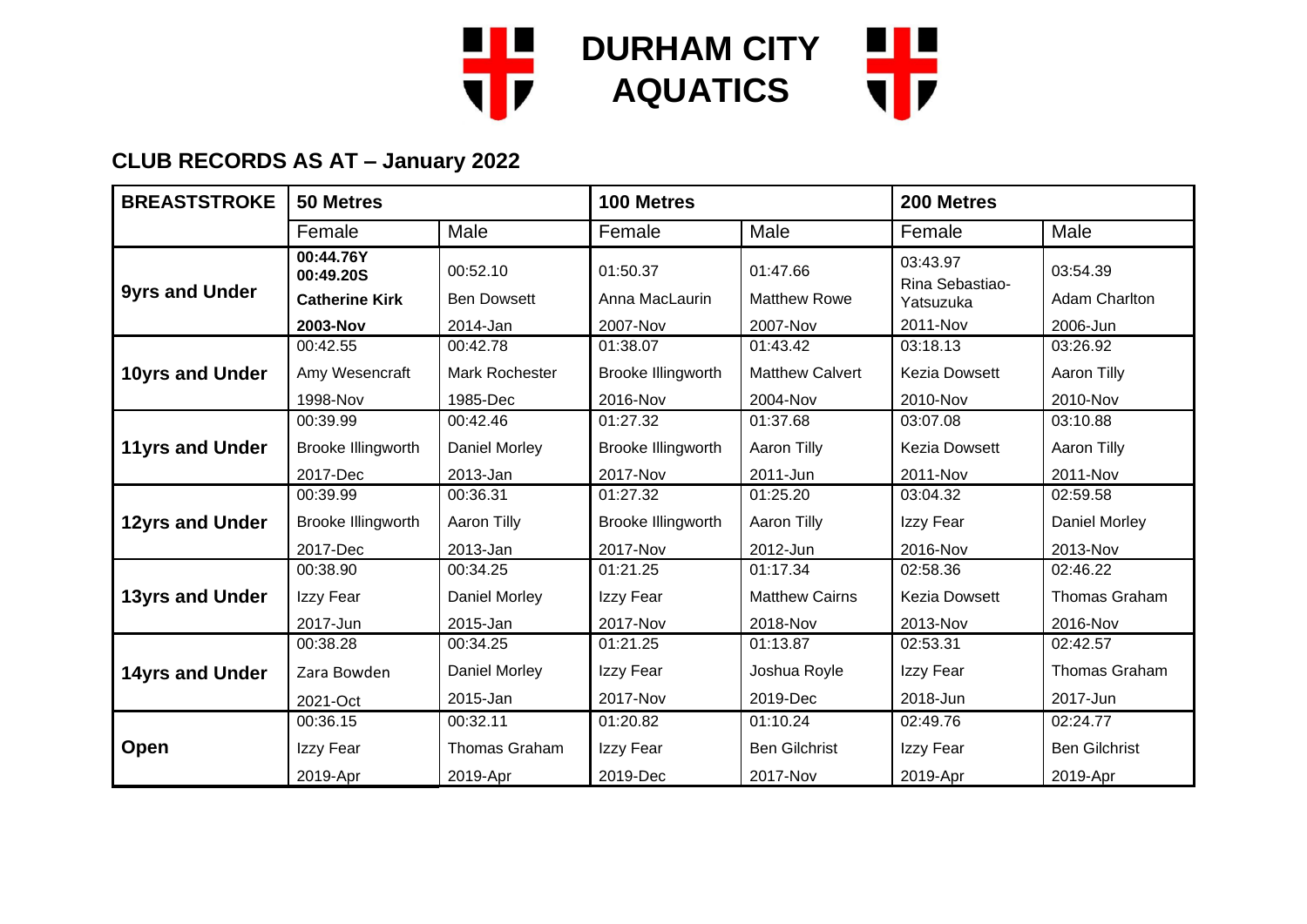

| <b>BUTTERFLY</b>       | <b>50 Metres</b>                             |                                     | 100 Metres                                                |                                                            | 200 Metres                                           |                       |
|------------------------|----------------------------------------------|-------------------------------------|-----------------------------------------------------------|------------------------------------------------------------|------------------------------------------------------|-----------------------|
|                        | Female                                       | Male                                | Female                                                    | Male                                                       | Female                                               | Male                  |
| <b>9yrs and Under</b>  | 00:43.35<br><b>Kezia Dowsett</b><br>2009-Nov | 00:43.65<br>Aaron Tilly<br>2009-Nov | 01:50.91Y<br>02:01.80S<br><b>Emma Bramley</b><br>2006-Jun | 01:30.41Y<br>01:39.30S<br><b>Adam Charlton</b><br>2006-Jun | 03:52.87<br>Rina Sebastiao-<br>Yatsuzuka<br>2011-Nov | None                  |
|                        |                                              |                                     | 01:37.03Y                                                 | 01:30.41Y                                                  |                                                      |                       |
|                        | 00:37.27                                     | 00:36.46                            | 01:46.60S                                                 | 01:39.30S                                                  | 03:36.64                                             | 03:12.53              |
| 10yrs and Under        | Brooke Illingworth                           | Michael Cowen                       | <b>Rosie Lindsay</b>                                      | <b>Adam Charlton</b>                                       | Rosie Lindsay                                        | Daniel Morley         |
|                        | 2016-Jun                                     | 1985-Dec                            | 2007-Jan                                                  | 2006-Jun                                                   | 2007-Nov                                             | 2011-Nov              |
|                        | 00:31.46                                     | 00:35.29                            | 01:17.12                                                  | 01:18.30                                                   | 02:43.48                                             | 03:12.53              |
| <b>11yrs and Under</b> | Brooke Illingworth                           | <b>Benjamin Beale</b>               | Brooke Illingworth                                        | Daniel Morley                                              | Brooke Illingworth                                   | Daniel Morley         |
|                        | 2017-Dec                                     | <b>2021-Nov</b>                     | 2017-Jun                                                  | 2012-Jun                                                   | 2017-Nov                                             | 2011-Nov              |
|                        | 00:31.16                                     | 00:30.97                            | 01:13.50                                                  | 01:17.18                                                   | 02:43.48                                             | 02:37.60              |
| 12yrs and Under        | Brooke Illingworth                           | <b>Matthew Cairns</b>               | Brooke Illingworth                                        | Neil Arnold                                                | Brooke Illingworth                                   | Harry Nicholson       |
|                        | 2018-Jun                                     | 2017-Dec                            | 2018-Jun                                                  | 1986-Dec                                                   | 2017-Nov                                             | 2016-Nov              |
|                        | 00:31.16                                     | 00:27.85                            | 01:13.50                                                  | 01:05.93                                                   | 02:39.65                                             | 02:18.67              |
| <b>13yrs and Under</b> | Brooke Illingworth                           | <b>Matthew Cairns</b>               | Brooke Illingworth                                        | <b>Matthew Cairns</b>                                      | Robyn Neely                                          | <b>Matthew Cairns</b> |
|                        | 2018-Jun                                     | 2018-Nov                            | 2018-Jun                                                  | 2018-Jun                                                   | 2002-Jun                                             | 2018-Nov              |
|                        | 00:31.16                                     | 00:27.69                            | 01:12.24                                                  | 01:01.92                                                   | 02:39.65                                             | 02:16.54              |
| <b>14yrs and Under</b> | Brooke Illingworth                           | <b>Matthew Cairns</b>               | Nicole Isaacson                                           | <b>Matthew Cairns</b>                                      | Robyn Neely                                          | Daniel Morley         |
|                        | 2018-Jun                                     | 2019-Apr                            | 2019-Apr                                                  | 2019-Apr                                                   | 2002-Jun                                             | 2015-Nov              |
|                        | 00:31.04                                     | 00:26.80                            | 01:08.05                                                  | 01:00.31                                                   | 02:31.49                                             | 02:12.48              |
| Open                   | <b>Eva Fear</b>                              | <b>Tom Jobling</b>                  | Alison Taylor                                             | <b>Ben Gilchrist</b>                                       | Leia Davison                                         | <b>Ben Gilchrist</b>  |
|                        | <b>2021-Nov</b>                              | <b>2021-Nov</b>                     | 1986-Dec                                                  | 2019-Apr                                                   | 2018-Nov                                             | 2019-Dec              |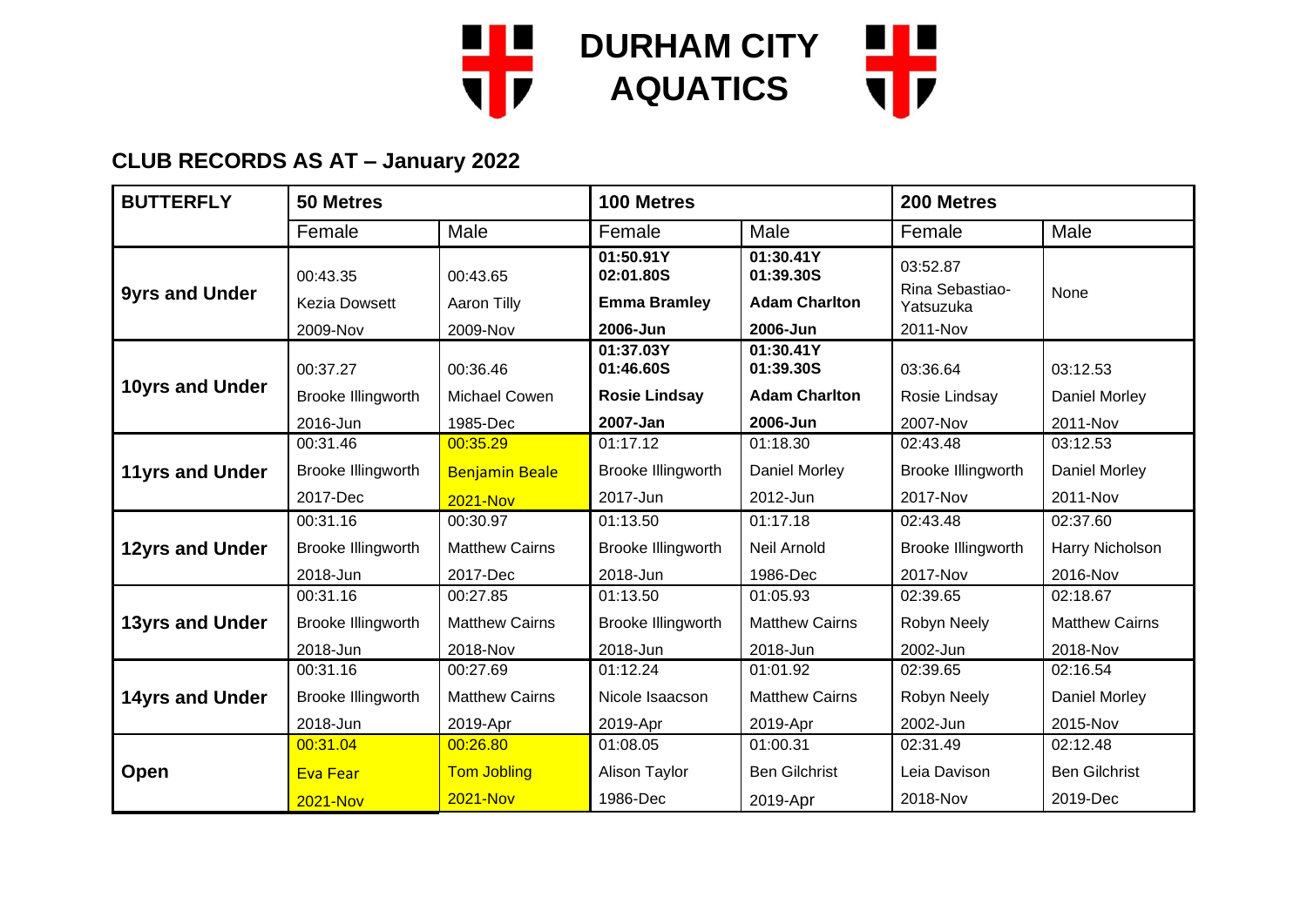

| <b>FREESTYLE</b>       | 50 Metres            |                       | 100 Metres            |                      | 200 Metres           |                      |
|------------------------|----------------------|-----------------------|-----------------------|----------------------|----------------------|----------------------|
|                        | Female               | Male                  | Female                | Male                 | Female               | Male                 |
|                        | 00:36.62             | 00:37.87              | 01:29.98              | 01:27.27             | 02:56.25             | 02:57.73             |
| <b>9yrs and Under</b>  | <b>Kezia Dowsett</b> | <b>Adam Charlton</b>  | Olivia Karnacz        | James Lister         | <b>Kezia Dowsett</b> | Jimmy Gibson         |
|                        | 2009-Nov             | 2006-Jun              | 2005-Nov              | 2007-Nov             | 2009-Nov             | 2004-Nov             |
|                        | 00:33.15             | 00:33.54              | 01:15.07              | 01:10.84             | 02:41.53             | 02:28.11             |
| 10yrs and Under        | <b>Kezia Dowsett</b> | <b>Connor King</b>    | <b>Kirsty Linfoot</b> | Dayne Hitch          | Lauren Exley         | Luke Parkin          |
|                        | 2010-Nov             | 2010-Nov              | 1999-Nov              | 2000-Nov             | 2009-Nov             | 2005-Nov             |
|                        | 00:31.74             | 00:31.45              | 01:11.47              | 01:10.83             | 02:35.13             | 02:28.11             |
| <b>11yrs and Under</b> | Brooke Illingworth   | <b>Benjamin Beale</b> | <b>Kezia Dowsett</b>  | Benjamin Beale       | Lauren Exley         | Luke Parkin          |
|                        | 2017-Dec             | <b>2021-Nov</b>       | 2011-Nov              | 2021-Oct             | 2010-Jun             | 2005-Nov             |
|                        | 00:30.87             | 00:27.38              | 01:07.00              | 01:03.31             | 02:26.56             | 02:14.24             |
| 12yrs and Under        | Amy Harris           | Harry Nicholson       | Heidi Sockmarr        | Daniel Morley        | Erin Keeler-Clarke   | <b>Daniel Morley</b> |
|                        | 2007-Jan             | 2016-Nov              | 1977-Dec              | 2013-Nov             | 2017-Jun             | 2013-Nov             |
|                        | 00:29.72             | 00:26.60              | 01:06.85              | 00:58.30             | 02:21.98             | 02:05.34             |
| 13yrs and Under        | <b>Alison Mell</b>   | Daniel Morley         | Rosa Pollard Smith    | Daniel Morley        | Emma Bramley         | Daniel Morley        |
|                        | 2002-Nov             | 2015-Jan              | 2015-Nov              | 2014-Nov             | 2010-Nov             | 2014-Nov             |
|                        | 00:29.42             | 00:25.92              | 01:01.89              | 00:58.30             | 02:14.97             | 01:59.26             |
| <b>14yrs and Under</b> | Rosa Pollard Smith   | <b>Tom Brumwell</b>   | Nicola Morgan         | Daniel Morley        | Nicola Morgan        | <b>Daniel Morley</b> |
|                        | 2016-Jun             | 2017-Nov              | 1984-Dec              | 2014-Nov             | 1983-Dec             | 2015-Nov             |
|                        | 00:28.53             | 00:24.91              | 01:01.89              | 00:55.28             | 02:14.97             | 01:59.10             |
| <b>Open</b>            | <b>Alison Mell</b>   | Tom Jobling           | Nicola Morgan         | <b>Ben Gilchrist</b> | Nicola Morgan        | <b>Daniel Morley</b> |
|                        | 2005-Jun             | 2021-Oct              | 1984-Dec              | 2019-Dec             | 1983-Dec             | 2016-Jun             |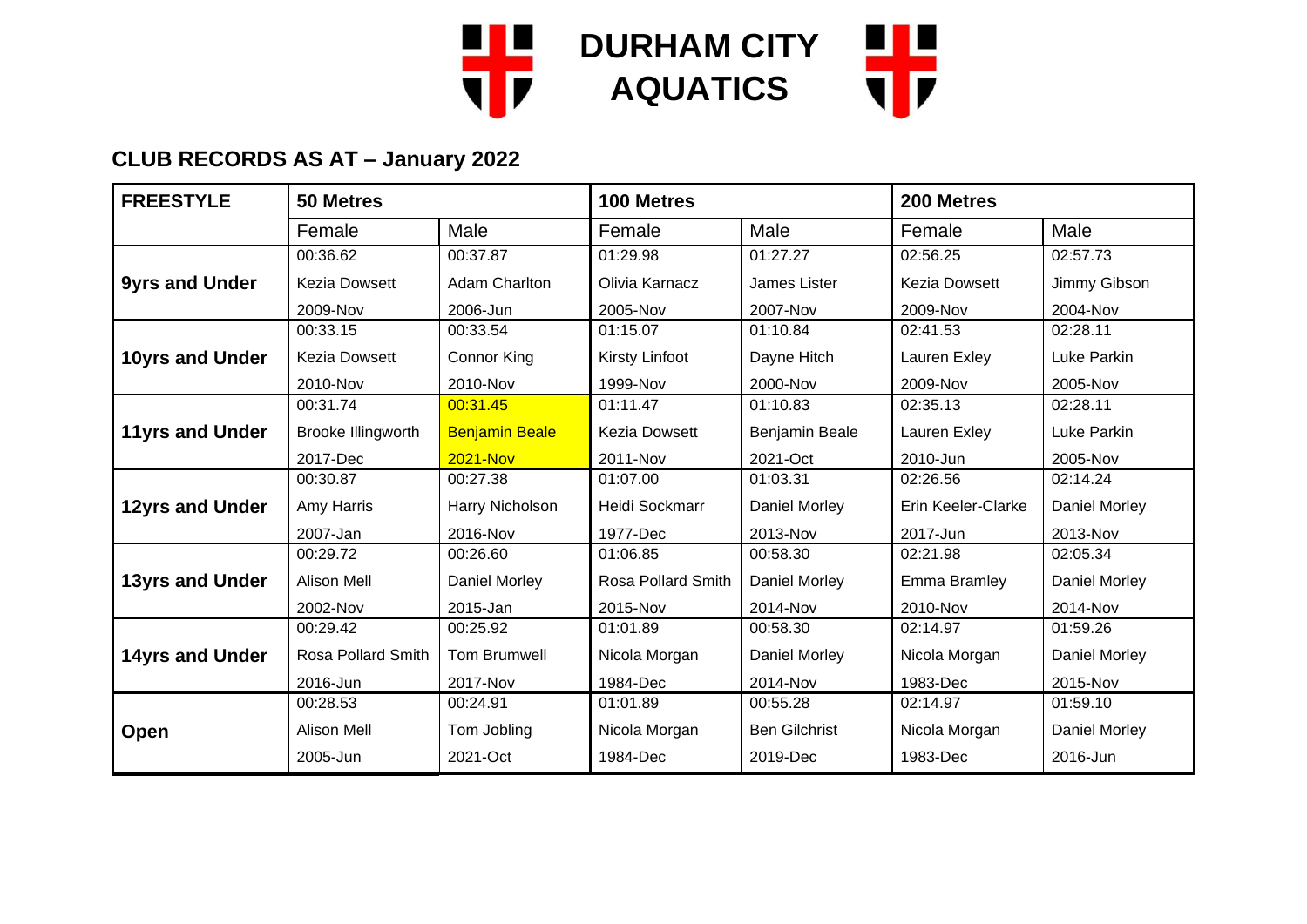

| <b>FREESTYLE</b>       | 400 Metres             |                        | 800 Metres         |                    | 1500 Metres          |                       |
|------------------------|------------------------|------------------------|--------------------|--------------------|----------------------|-----------------------|
|                        | Female                 | Male                   | Female             | Male               | Female               | Male                  |
|                        | 07:53.84Y<br>08:39.80S | 07:27.00Y<br>08:10.40S |                    |                    |                      |                       |
| <b>9yrs and Under</b>  | Jennifer Cockburn      | <b>Jimmy Gibson</b>    |                    |                    |                      |                       |
|                        | 2003-Jun               | 2003-Jun               |                    |                    |                      |                       |
|                        | 07.20.12               | 07.24.23               |                    |                    |                      |                       |
| 10yrs and Under        | <b>Adele Smith</b>     | Sam Gourlay            |                    |                    |                      |                       |
|                        | 2003-Jun               | 2003-Jun               |                    |                    |                      |                       |
|                        | 07.20.12               | 07.24.23               | 11.18.30           |                    |                      | 23.08.83              |
| <b>11yrs and Under</b> | <b>Adele Smith</b>     | Sam Gourlay            | Brooke Illingworth |                    |                      | Tom Jobling           |
|                        | 2003-Jun               | 2003-Jun               | 2017-Dec           |                    |                      | 2017-Dec              |
|                        | 06.42.53               | 05.25.86               | 10.41.74           | 11.38.81           | 21.49.30             | 19.26.08              |
| 12yrs and Under        | Amy Buckle             | Peter Ward             | Erin Keeler-Clarke | Daniel Moorhouse   | <b>Ailsa Rodgers</b> | <b>Matthew Cairns</b> |
|                        | 2003-Jun               | 2002-Jun               | 2017-Dec           | 2019-Dec           | <b>2021-Nov</b>      | 2017-Dec              |
|                        | 05.00.13               | 05.07.77               | 10.31.47           | 10.19.86           | 21.49.30             | 17.40.60              |
| <b>13yrs and Under</b> | Robyn Neely            | Stefan O'Neill         | Greta Jokubaityte  | Louis Dubbeldam    | <b>Ailsa Rodgers</b> | <b>Matthew Cairns</b> |
|                        | 2002-Jun               | 2003-Jun               | <b>2021-Nov</b>    | 2019-Dec           | <b>2021-Nov</b>      | 2018-Dec              |
|                        | 05.00.13               | 05.07.77               | 10.26.30           | 09.44.99           | 21.49.30             | 17.40.60              |
| <b>14yrs and Under</b> | Robyn Neely            | Stefan O'Neill         | Izzy Fear          | Joshua Royle       | <b>Ailsa Rodgers</b> | <b>Matthew Cairns</b> |
|                        | 2002-Jun               | 2003-Jun               | 2018-Dec           | 2019-Dec           | <b>2021-Nov</b>      | 2018-Dec              |
|                        | 04.40.10               | 04.16.68               | 9.47.45            | 09.20.73           | 21.49.30             | 16.53.87              |
| <b>Open</b>            | <b>Caroline Lister</b> | lan Little             | Leia Davison       | <b>Tom Jobling</b> | <b>Ailsa Rodgers</b> | Joseph Robins         |
|                        | 1986-Dec               | 1992-Dec               | 2018-Dec           | <b>2021-Nov</b>    | <b>2021-Nov</b>      | 2018-Dec              |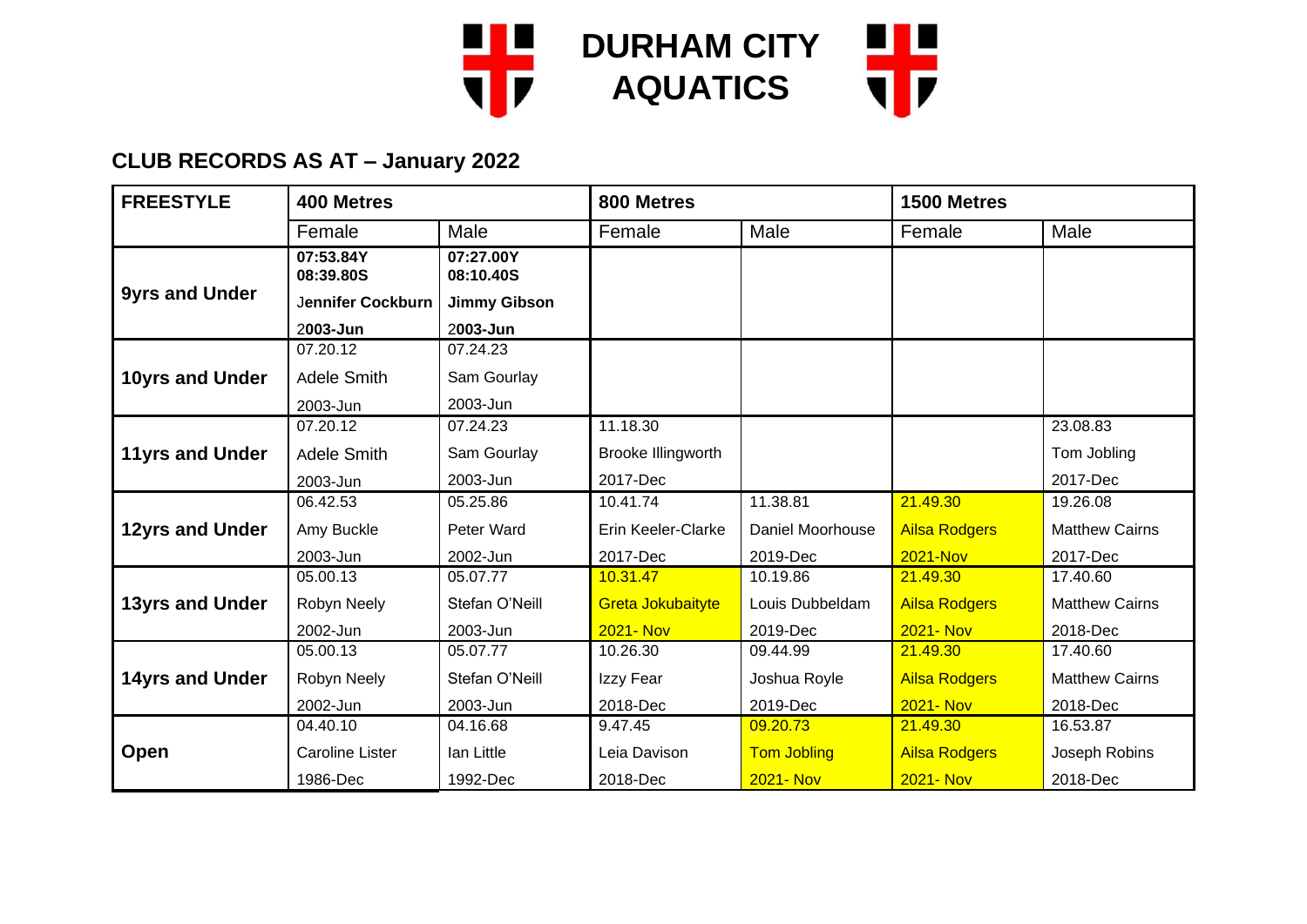

| <b>INDIVIDUAL</b>      | <b>100 Metres (Y)</b>  |                         | 100 Metres (S) - Summer 2008+ |                      | 200 Metres           |                      |
|------------------------|------------------------|-------------------------|-------------------------------|----------------------|----------------------|----------------------|
| <b>MEDLEY</b>          | Female                 | Male                    | Female                        | Male                 | Female               | Male                 |
|                        | 01:26.23**             | 01:30.50**              | 01:31.86                      | 01:32.26             | 03:28.87             | 03:21.84             |
| <b>9yrs and Under</b>  | <b>Catherine Kirk</b>  | <b>James Lister</b>     | <b>Kezia Dowsett</b>          | Aaron Tilly          | <b>Kezia Dowsett</b> | Adam Charlton        |
|                        | 2003-Nov               | <b>2007-Nov</b>         | 2009-Nov                      | 2009-Nov             | 2009-Jun             | 2006-Jun             |
|                        | 01:19.90**             | 01:15.87**              | 01:23.99                      | 01:25.44             | 03:03.18             | 03:08.92             |
| 10yrs and Under        | <b>Joanne Moore</b>    | <b>Mark Rochester</b>   | <b>Kezia Dowsett</b>          | Aaron Tilly          | <b>Kezia Dowsett</b> | Daniel Morley        |
|                        | 1979-Dec               | 1985-Dec                | 2010-Nov                      | 2010-Nov             | 2010-Jun             | 2011-Jun             |
|                        | $01:18.19**$           | $01:15.87**$            | 01:16.12                      | 01:21.02             | 02:52.32             | 02:52.40             |
| <b>11yrs and Under</b> | <b>Katya Chetina</b>   | <b>Mark Rochester</b>   | Brooke Illingworth            | Aaron Tilly          | Brooke Illingworth   | Daniel Morley        |
|                        | <b>2007-Nov</b>        | 1985-Dec                | 2017-Nov                      | 2011-Nov             | 2017-Jun             | 2012-Jun             |
|                        | 01:13.50**             | 01:10.88**              | 01:16.12                      | 01:08.84             | 02:43.85             | 02:39.15             |
| 12yrs and Under        | <b>Abbey Jack</b>      | <b>James Rowe</b>       | Brooke Illingworth            | Harry Nicholson      | <b>Kezia Dowsett</b> | Harry Nicholson      |
|                        | <b>2007-Nov</b>        | <b>2007-Nov</b>         | 2017-Nov                      | 2016-Nov             | 2012-Jun             | 2016-Jun             |
|                        | 01:07.29**             | 01:05.95**              | 01:15.35                      | 01:06.90             | 02:40.16             | 02:25.97             |
| <b>13yrs and Under</b> | <b>Robyn Neely</b>     | <b>Stephen Marshall</b> | Niamh Lang                    | Daniel Morley        | Jenna Lister         | Daniel Morley        |
|                        | 2002-Jun               | 2004-Jul                | 2017-Nov                      | 2014-Nov             | 2016-Jun             | 2014-Jun             |
|                        | 01:07.29**             | 01:05.95**              | 01:11.64                      | 01:03.51             | 02:34.86             | 02:21.15             |
| <b>14yrs and Under</b> | <b>Robyn Neely</b>     | <b>Stephen Marshall</b> | Rosa Pollard Smith            | Daniel Morley        | Alison Taylor        | <b>Daniel Morley</b> |
|                        | 2002-Jun               | 2004-Jul                | 2017-Nov                      | 2015-Nov             | 1982-Dec             | 2015-Jun             |
|                        | 01:07.28**             | $01:05.95**$            | 01:11.61                      | 01:02.66             | 02:33.50             | 02:12.65             |
| <b>Open</b>            | <b>Anna Richardson</b> | <b>Stephen Marshall</b> | Eva Fear                      | <b>Ben Gilchrist</b> | Leia Davison         | <b>Ben Gilchrist</b> |
|                        | 2002-Jun               | 2004-Jul                | 2021-Oct                      | 2019-Dec             | 2018-Jun             | 2019-Apr             |